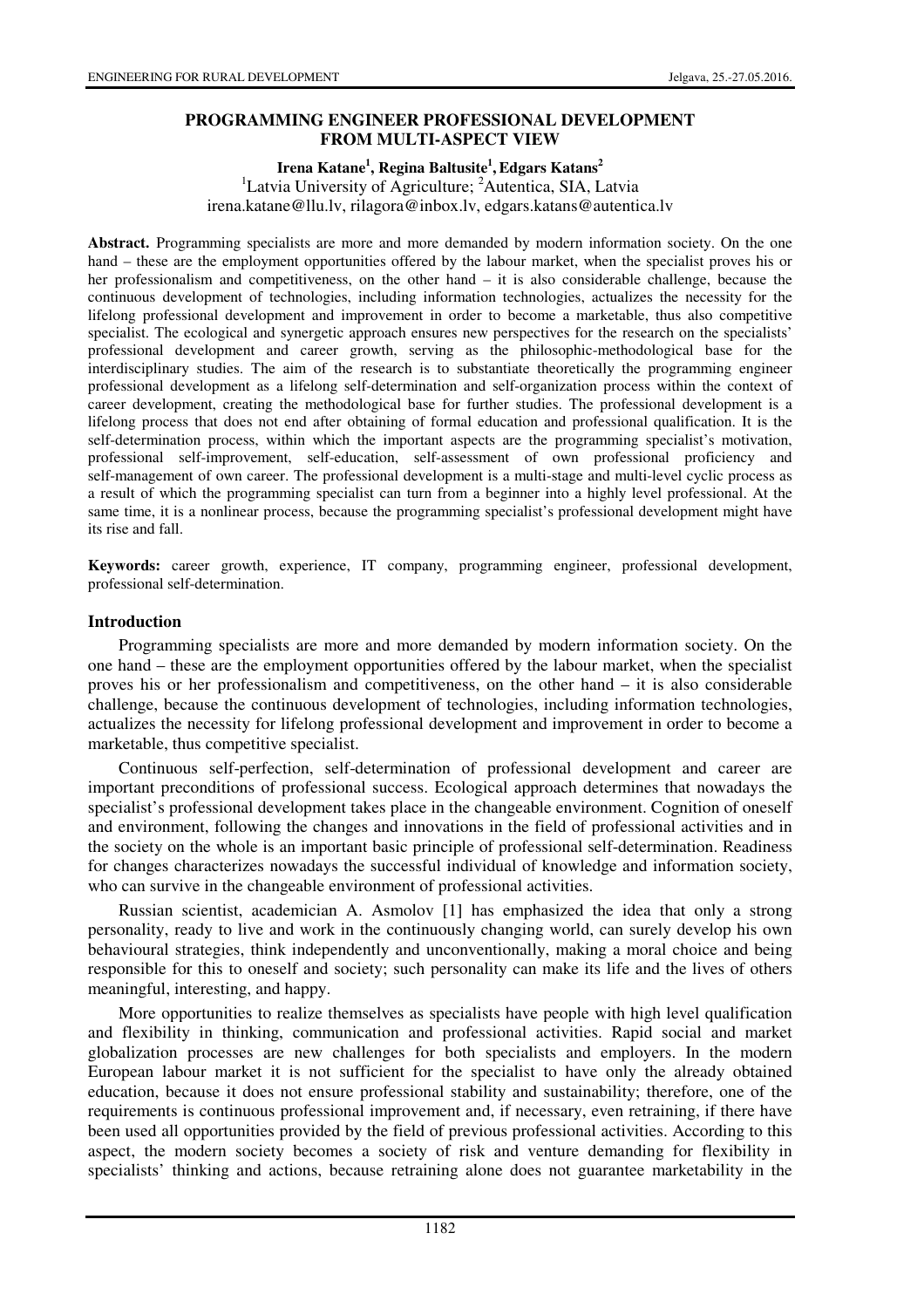labour market [2]. In order to ensure professional development and activities in the changing labour market, it is important for the programmers to know the specialists of which programming languages are the most demanded by employers. It is necessary to have knowledge of the specificity, use of programming languages, when determining the fields of the programmer's professional activities according to the specificity of the programming product to be obtained. It is important to possess critical thinking, forecasting abilities, as well as to perform continuous self-reflection in order the programming specialist could ensure his flexibility and mobility in the labour market, which, in its turn, facilitates his competitiveness, including marketability and employment.

Marketability and employment as an indicator of a programming specialist's competitiveness may be analyzed and evaluated according to two aspects: 1) *according to inner aspect:* marketability and employment, which depends on the knowledge and competences of a particular personality as a specialist, as well as on the totality of human qualities, including the factor how much other people enjoy the communication with the particular specialist, how much the specialist himself is motivated to enter the labour market, having evaluated the existent opportunities; 2) *according to external aspect: the marketability and employment, which is determined* by the conditions of the labour market, namely, if there are vacancies in the labour market, then each representative of this profession has the determined marketability of the environment and there are more employment opportunities*,* but, if the factors of external environment change, i.e. alongside with the reduction of the number of workplaces, the competitiveness of the specialist of particular profession decreases, and thus he also loses employment opportunities. Therefore, the professional development of an engineer as the specialist of his field shall be evaluated according to the aspects of continuous professional education, professional self-improvement, which is a lifelong process, as well as according to the career development aspect within the framework of an information technology (IT) company.

The *aim of the research* is to substantiate theoretically the programming engineer's professional development as a lifelong self-determination and self-organization process within the context of career development, thus creating the methodological base for further studies.

### **Materials and methods**

In the modern educational theories there have two transcendental scientific paradigms emerged: *ecological paradigm* and *synergetic paradigm*, which complement each other and provide perspectives for the interdisciplinary studies. These both paradigms result also in conceptual approaches: *ecological approach* and *synergetic approach.* 

*Ecological approach* ensures in the social sciences the wholeness view on an individual's development within the interaction with his life and action environment, which is a complex multilevel, multi-context and multi-functional interaction system, where an individual is a complex, selfdeveloping, self-evaluating, self-organizing, live system developing in the changeable environment. Particularly important for the professional development of engineers, including programming engineers, is the environment of professional education and improvement and the environment of professional activities (for example, IT company) [3-7].

In its turn*, synergetic* approach enables to view an engineer's personality in the social sciences (including social synergetics, social pedagogy, synergetic acmeology) as a complex self-developing, self-organizing and self-evaluating system, which I. Prigozhyn [8; 9] named *an open dissipative structure,* the viability and competitiveness of which depend on the factor how much an individual is ready to cognize the changeable environment and to change under the conditions of changeable environment. In the field of programming, an interaction between a specialist and the varied programming language and the environment of tools, which is not only the environmental context of professional activities, but also a semantic field, is very topical. It is important for each programming engineer to answer a question, whether he is opened to innovations in the field of professional activities, whether he is ready for cooperation and joint actions within the framework of a team for achievement of common goals, for example, within the framework of a programming project. Here, the concept of *synergy* is actualized in the engineer's professional activities, which was introduced by H. Haken [10; 11].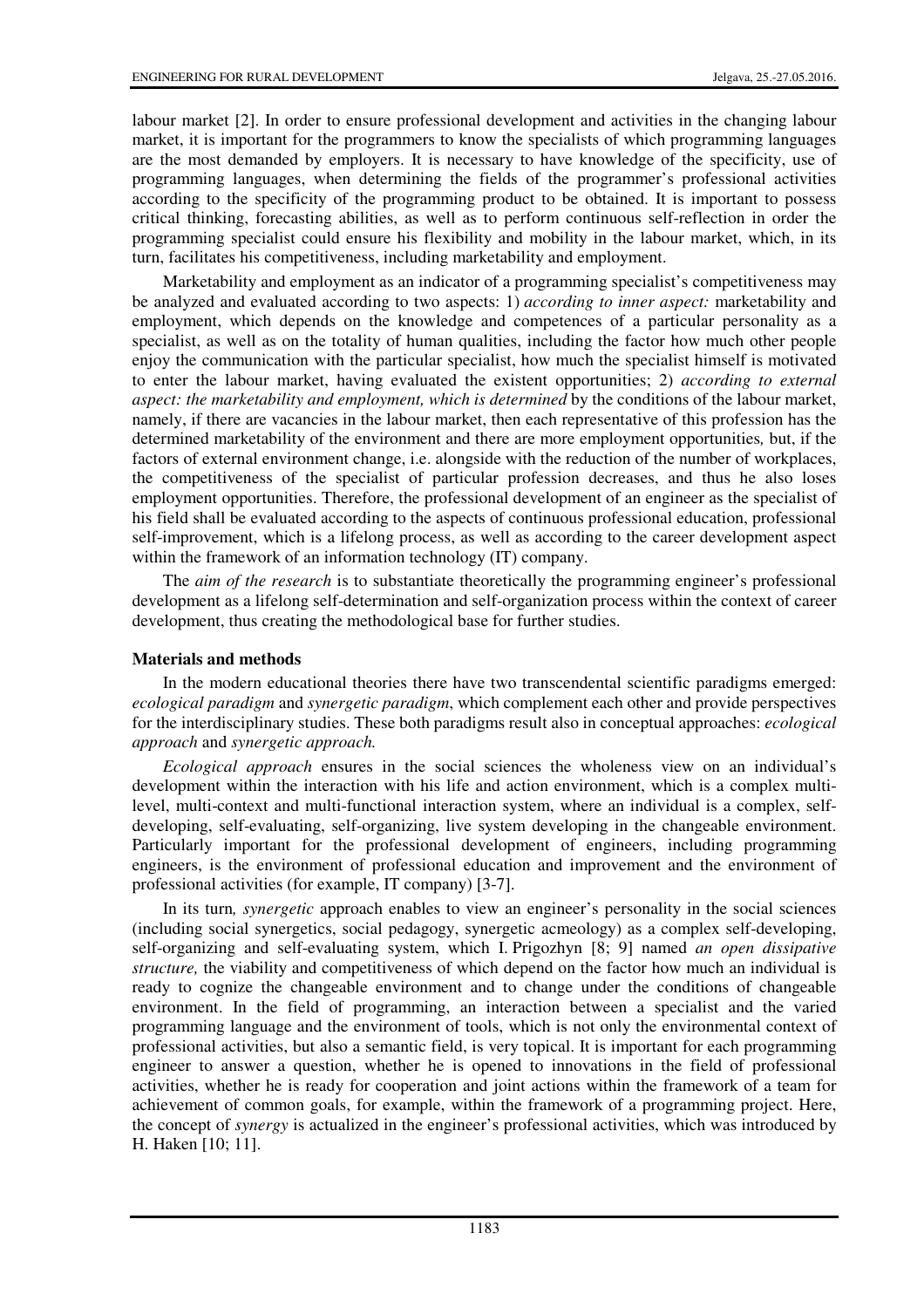*Methods of the research:* 1) studies, analysis and evaluation of scientific and methodological literature; 2) reflection of experience.

### **Results and Discussion**

Professional development is a very multidimensional concept. This concept comprises several aspects: a psychological aspect (for example, personality's professional direction and development), a pedagogical aspect (lifelong and life-wide education, including self-education for professional selfdevelopment and self-improvement), a career management aspect, a business management aspect etc.

Professional development is substantiated as a multistage process, where every stage of life activities comprises several stages characterized by new totality of tasks and skills to be acquired, and this totality forms the professional stand. The professional development is closely related to the formation and development of professional identity. The professional development is a multi-cyclic process, where every new developmental stage brings new formations of professionalism or new qualities of an individual as a personality and also as a specialist, which manifest through professional activities. The professional development is related to the totality of regularities, different types of mechanisms and driving forces that help the personality in the process of professional education, as well as, as a result of it, to perform professional activities in a more qualitative manner from the professional formation, when the professional aims are only being set, to the end of professional biography [12-15].

Professional development in the human ontogenesis is viewed as a socialization process, where an individual masters several roles, including a particular role of a performer of professional activities in the work environment. The professional development takes place in the interaction with the environment of professional activities. The main driving force of professional development is striving for integration into the social environment, work environment by identifying oneself with the particular social group and work environment as a system. In the different cultural and historical, and individually biographic contexts, the professional development begins with *professional selfdetermination.* In its turn, professional self-determination begins with *the choice of a profession*, which is influenced by the striving of the personality towards one or several fields of professional activities [16-18].

The programming specialist's professional development comprises a lifelong process of professional self-determination, which begins with the choice of a profession in the IT sphere, obtaining of professional education and qualification and continues as the process of career selfmanagement, including the process of professional self-improvement, continuing education and selfeducation. Not only education, but also the direction of personality/professionalism (motives, aims, values, attitudes, interests, needs etc.) is very important for the professional development.

An important stage of a programming specialist's professional development in the lifelong process are the studies at a higher education institution, when the prospective specialists form their professional identity, their competence of professional activities, as well as obtain the experience of self-reflection and self-improvement, while undergoing training at IT companies. The readiness of prospective and new, just graduated specialists for the independent professional activities is a result of professional development as an indicator, which has taken place during the studies; at the same time it is also a precondition of successful professional development in the future. Psychological readiness manifests through motivation to perform independent and responsible professional activities and to continue professional development; in its turn, competencies based readiness is a kind of resource, a pre-start condition, a complex formation of the synthesis of the personality's qualities, manifestation of different abilities through professional activities [19; 20].

There are several directions of professional development of prospective and new specialists, which may be related to the engineering specialists [21]: 1) development of professional direction and necessary abilities; 2) professionalization and improvement of psychic processes and conditions; 3) rise of independence and responsibility level; 4) rise of claim level in the field of the profession; 5) ethical, esthetical and mental development; 6) self-education and development of the qualities necessary for the professional activities; 7) rise of initiative and creativity level; 8) formation of psychological readiness for the independent professional activities.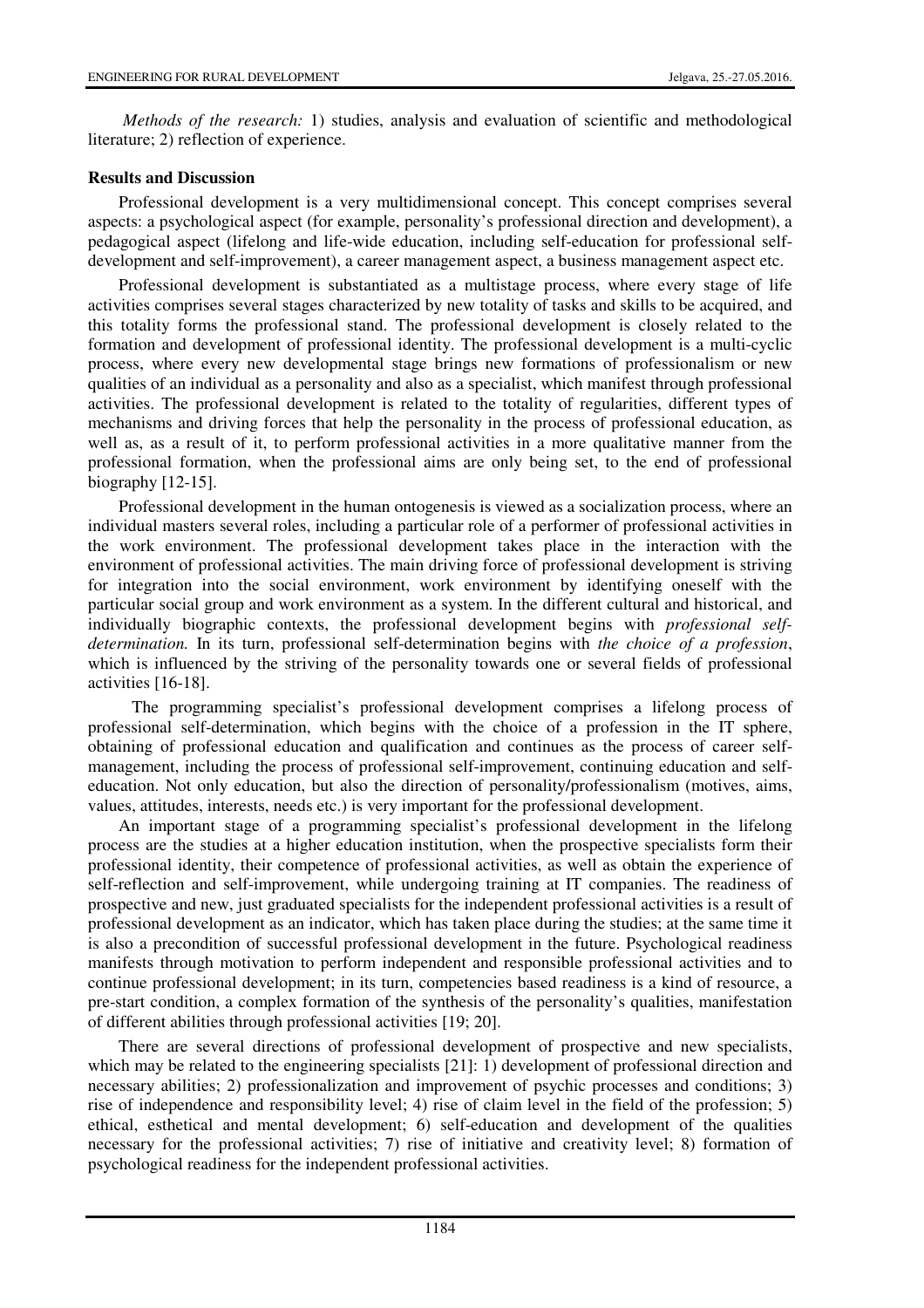Professional self-determination does not end only with the choice of a profession and obtaining of initial professional education; this process (like professional development) lasts for a lifetime, while an individual is still an active subject of professional activities [22; 23].

Professional self-determination, professional development and experience of professional activities are closely interrelated. Professional self-determination and professional development take place within the process of vocational education, professional self-improvement and professional activities, as a result of which the experience is obtained. In its turn, the experience is the basis/support of professional development and a significant influential factor of professional self-determination. Only on the basis of the experience of professional activities an individual can evaluate, whether the chosen profession ensures satisfaction for him, whether it is the sphere he feels comfortable in becoming a self-sufficient and self-realizing personality. The experience is obtained in the particular environment of professional activities; therefore, the experience has contextual nature.

*The experience* is a way to cognize the reality, and it is based on the application of an individual's practice in one or another manner. *The practice* is a peculiar result of activities, which is characterized by: an individual's attitude system, the content of life activities, which is directly (immediately) experienced and gone through. The experience is the subject's inner acquisition formed during the real actions and remaining forever irrespective of the fact, whether it is an individual or the mankind in general. As a result of the interaction between the individual's experience and the surrounding reality, including other people and oneself, the individual's inner world outlook, the totality of views are developed. During the experience obtaining process there is a link between the personality and the environment developed. It is the experience, where subjectivization (inner taking possession), interiorization (reflection in the individual's psyche) and conceptualization of everything cognized and experienced takes place. The experience is not only the result of the developmental stage of a particular individual as a personality and a specialist; it is also the process, where the new experience makes new layers, supplementing and/or replacing the old experience. The experience is dynamic and changing [24-26].

The specialist's satisfaction or dissatisfaction with the choice of his professional activities and career depend on the fact, how successful or negative this experience of professional activities is.

There are indications identified proving that an individual is not aware of his calling yet. A. Zhalyevich [27] points out the following indications proving that an individual has not found himself yet and is not aware of his life and professional calling: inner dissatisfaction from the actions, success and even high-level achievements and his performance results; feeling that his life is meaningless, empty, spent for different useless things; continuous change of workplaces and spheres of activities: an individual does not stay at the same place for a long period of time – he is searching for his place; lack of happiness, joy, moral satisfaction in everyday life; problems in the life (at work, regarding affairs, health, relations): signals that something should be changed in the life; failure, fiasco, failure while fulfilling some work or project, even if the individual has done everything correctly, reasonably, has worked hard and dutifully; many aspects (people, acquaintances, conditions, personal thoughts) of his life directly or indirectly show that an individual is involved in the affairs, which are not his; there is a feeling that the life lacks something important giving sense to the life; there is a feeling that the life itself creates inconveniences for the individual and points out that the individual should choose another path, take another direction; there is confusion like we face when standing at the crossroads. An individual shall only learn to see the indications of successfully found mission and the moment, when there shall be something changed in one's own life.

The previously analyzed conclusions drawn by A. Zalevics are closely related to the conclusions drawn by the US psychologist A.Maslow on complaining and meta-complaining, which have been characterized in his *The Theory of Motivation and Meta-motivation* [28].

There may be three vectors identified in the specialist's professional development [29]: 1) personality development vector (from the holistic view on a specialist), which ensures selfperception and self-development of oneself as a personality; 2) introspective-analytical vector, which characterizes the specialist's reflexive attitude towards oneself, self-analysis and self-evaluation, as a result of which self-management of professional development takes place; 3) purposeful action vector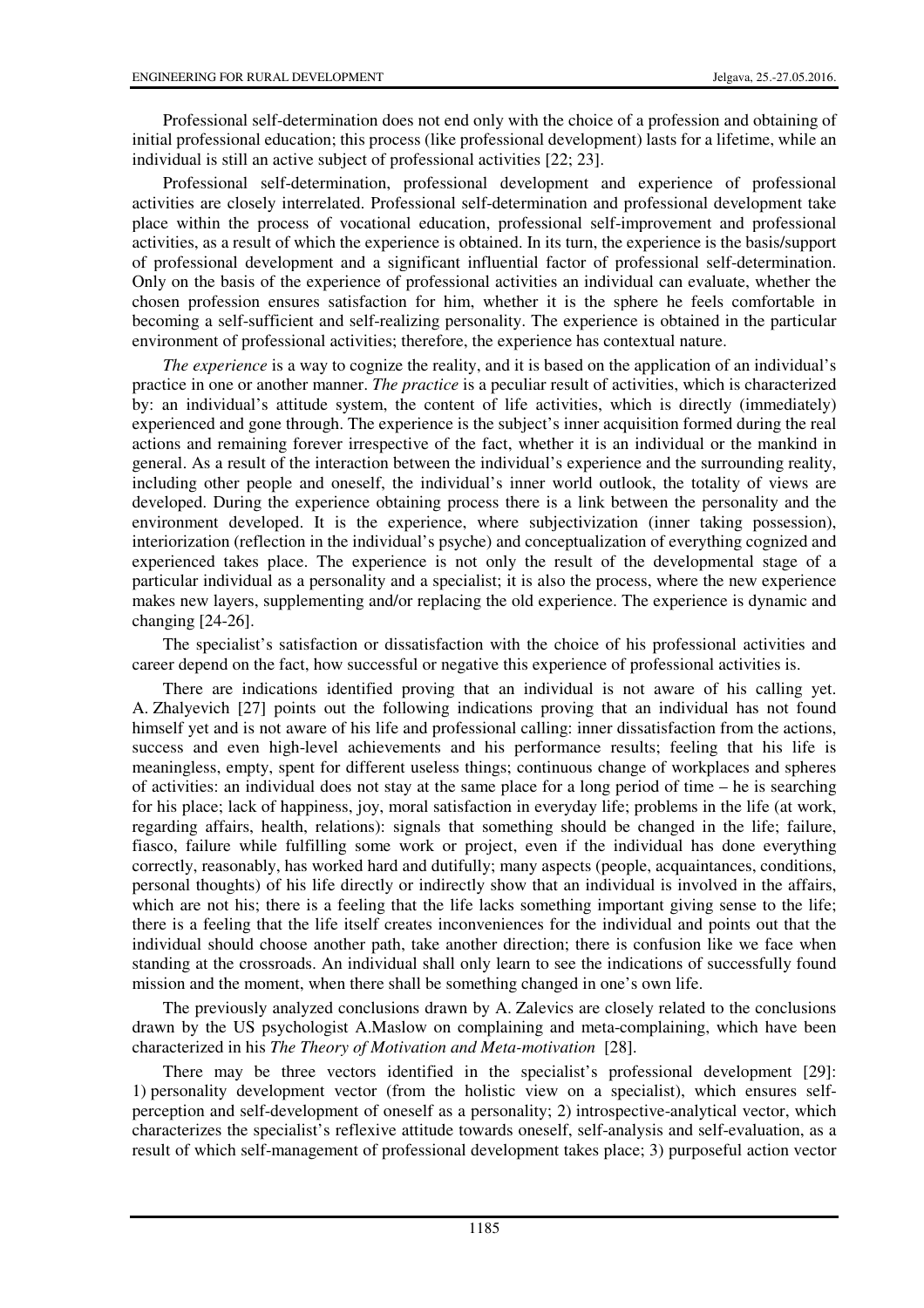indicates the manifestation of a specialist's professionalism in the active, self-directed or selfmotivated activity.

J. Prjazhnikova [30], the specialist of professional development, finds that an individual, when choosing his or her career, does not think only about his or her future profession, position, but is more concerned about his or her way and style of life in general.

Several authors of publications [13-15; 31-35] see the specialist's professional development and career development as a multistage process, where each stage of professional development improves also the professionalism level. The conclusions drawn by these scientists could be related to the programmer's multistage professional development.

 For instance, the US scientists N.L.Gage and D.C. Berliner [32] elaborated the substantiation of the five-stage professional development: the beginner's level; the highest beginner's level; the competency level; the proficiency level; the expert's level.

The model of the development of professionalism, elaborated by Russian scientist V.Bodrov [34], has something in common with the model elaborated by D. Berliner. The scientist emphasizes the following levels of professional development: professional knowledge; professional experience; professional competency; professional usefulness; professionalism.

Canadian programming specialist R. Hein [33] sees the programmer's professional development as a multi-level process, where the programmer, thanks to continuous professional self-improvement and self-education, takes the path which leads from a beginner to a high-level professional whose professionalism enables to perform an expert's functions in the field of programming.

Russian scientists N. Nikitina, O.Zheleznyakova and L. Petuhov [36] describe professionalism as a totality of an individual's personal qualities necessary for successful professional activities.

The experience proves that the field of professional activities, as well as the environment of professional activities, to great extent, determine, which features, qualities the specialist shall have as a representative of particular profession in order his professional activities would be successful.

N.Kuzmina [37], the representative of acmeology, finds that, according to acmeology view, professionalism is a totality of the high-level personal and business qualities of a personality as the professional performance subject, including the high-level creativity, adequate level of claims, explicit motivation sphere and values orientation, which is oriented towards the continuous improvement of personality.

Australian software developer S. George [38], on the basis of her experience in programming, identifies several indicators characterizing a programmer as a professional: reliability, teamwork, management and self-management, communication, professional self-improvement, personal interest in diminishing the risks of non-quality performance and great responsibility.

Business analyst in IT field and programming specialist J. Bennett [39] finds that a proficient programmer is characterized not only by thinking necessary for a programmer, including systemic thinking, knowledge of programming languages, optimal code writing skills, but also by his entrepreneurship skills and business management competency enabling him to hold relatively high positions in IT company, ensuring his competitiveness.

The results of the theoretical research and the authors' experience testify that in order to ensure own competitiveness, the programming specialist has two ways to his/her professional improvement: 1) through the increase of his or her competency level, thus also professionalism, by obtaining experience and working in one of the fields of programming for a long period of time, has higher level knowledge of any of programming languages; 2) by developing his/her multi-competencies and obtaining programming specialist's experience in several fields of programming, acquiring several programming languages and obtaining own experience of diverse professional activities. The first way ensures recognition, marketability, thus also competitiveness in the particular field of programming. The second way ensures mobility and flexibility regarding the provision of employment in the changeable environment of the labour market.

The programmer's professional performance is both the precondition of professional development and the result. The quality of professional activities, as well as the quality and applicability of the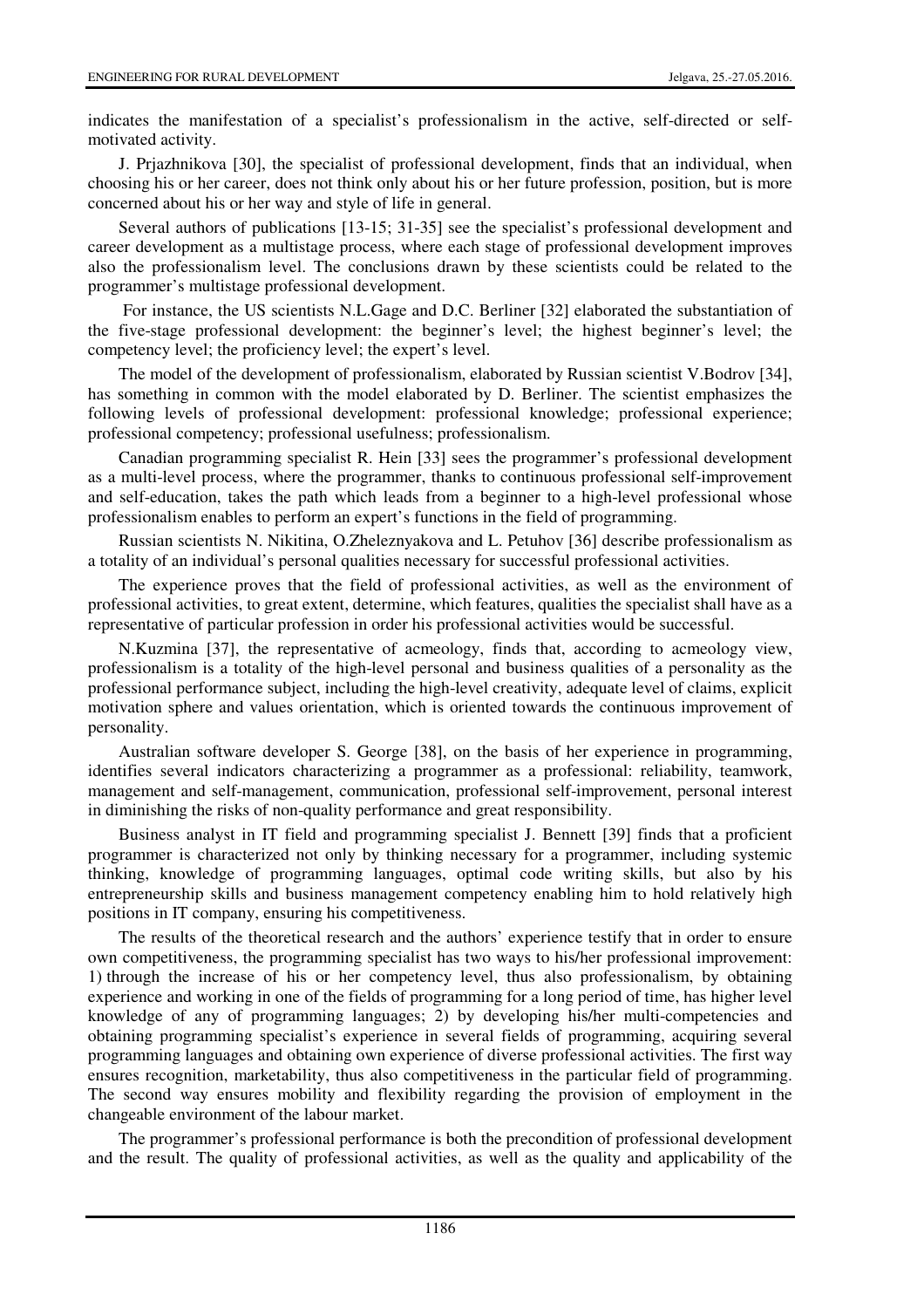product created as a result of professional activities are the main indicators of programmer's professionalism.

The career development may be planned differently. The career development plan envisages stages of an individual's professional development: improvement of qualification, "position stairs" etc. Several authors have focused on the programmer's developmental opportunities at an IT company [30].

For example, Russian programming engineers A. Nikitin and D. Lyapin [35] in their book "Programmer's Path: From 100 USD to 100 000 USD per Month" emphasize the programmer's career development opportunities, where the specialist's motivation to improve professional skills and thus become an expert in the field of programming and also a leader of a programmers' team is very important: the new, the new advanced; the developer/junior programmer; the developer/programmer; the senior developer/senior programmer; the functional architect; the project manager.

Several IT companies have developed the models for evaluation and certification of professional conformity, thus motivating their employees for the professional career and improvement, which is directly related also to the position and remuneration.

For instance, the IT company "Luxoft Personnel" [40] has published a model of a programmer's career development at the company: a trainee; a programmer; a leading or senior programmer, who has also a mentor's responsibilities; head of a programmers' group/a functional architect/a project designer; a project manager; a development director; the IT company's director.

Basing on the ecological and synergetic approaches, and own experience as well, the authors of this article can say that the programming specialist's professional development, including career development at the company, mostly depends on two significant preconditions, namely: 1) is the programming specialist as a personality and a specialist ready for the continuous process of selfdevelopment, self-improvement; 2) is he ready to align his personal aims of professional development and career development with the interests and aims of the IT company, where he is working, thus ensuring *balance* between *the ego-centred* and *eco-centred* values orientation, thinking and actions; besides, the aligning of the aims of personal career development and the aims of the organization might manifest differently, for example, like proposals, innovative and rationalization thinking/actions etc.

Through applying *synergetic paradigm* and *the theories of the non-linear development of open systems*: *acmeology* [37; 41; 42], *synergetic approach in education/pedagogical synergy* [8; 10; 11; 43-46], *social synergy* and *synergetic acmeology* [47], it is important to draw a conclusion that *professional development is a non-linear process* and that the professional formation and development of every individual has its rises and declines, which are influenced not only by the factors resulting from the personality, but also by the environmental factors that may have both facilitating and hindering functions.

For instance, N. Panova [48] identifies several cyclic stages in the specialist's professional development, foreseeing both professional development up to the peak of professionalism and the decline of professional activities. The scientist has identified 4 stages of professional development in a human life: 1) acquisition of profession, professional adaptation and readiness for independent professional activities; 2) *acme* – developed professional competence; 3) professional self-realization and professional maturity; 4) stagnation as a decline of professional development.

Russian representative of psychology science L.Mitina [49] also finds that a specialist can reach a peak in his professional development followed by stagnation and professional decline. The scientist identifies three stages of professional development: professional development, professional formation and the stagnation stage.

In their turn, V.Bryansky and V.Pazharsky [47], the representatives of social synergetics and synergetic acmeology, on the basis of synergetic paradigm and the theories of the non-linear development of open systems in social sciences, find that in the individual's development there are several peaks of achievements, rises in the professional performance and also several declines, conditions of stagnation. Thus, how the specialist as a professional can leave such stagnation condition behind, can find strength for a new leap forward, for a new developmental stage, proves his competitiveness [50; 51].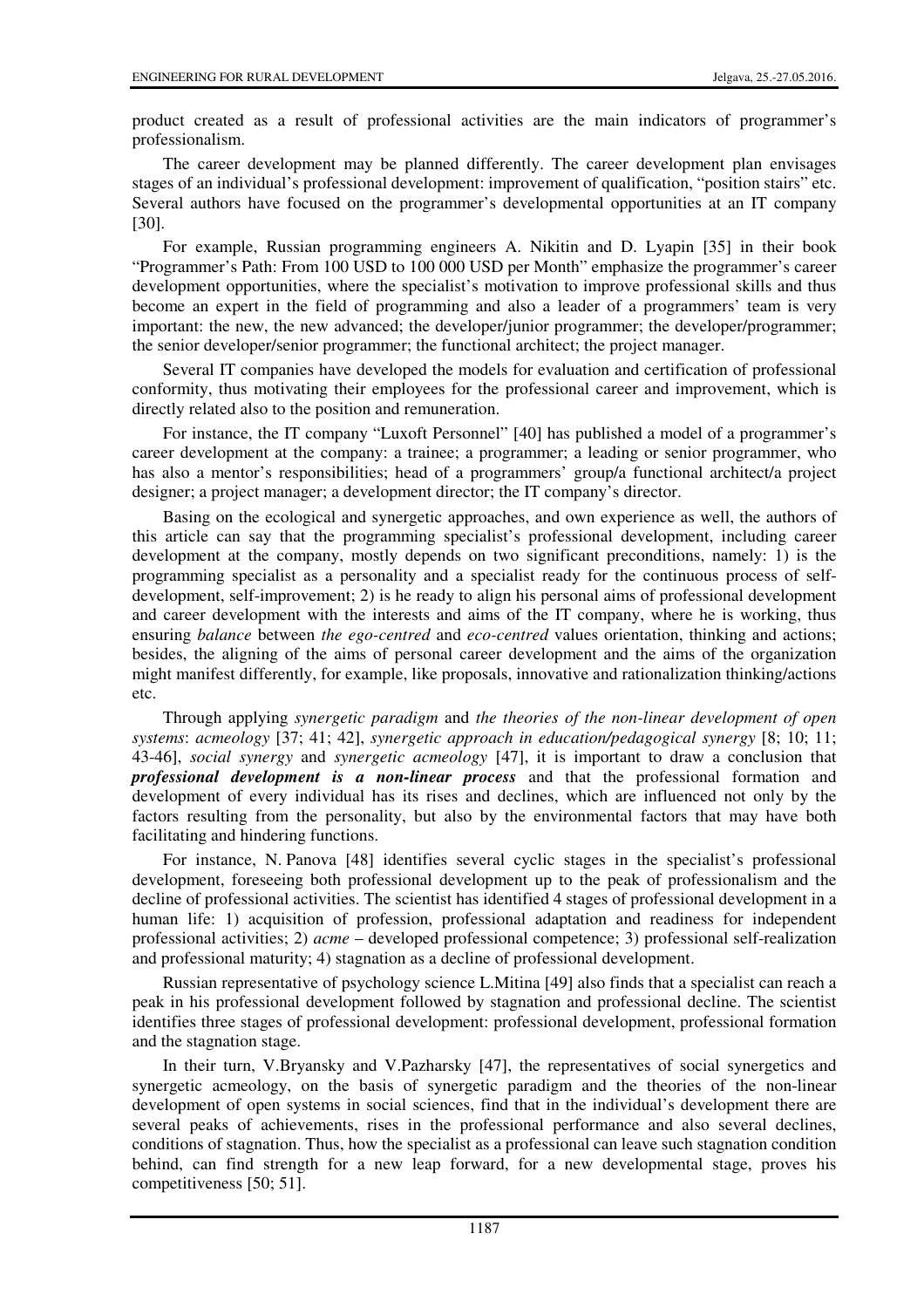The theory of the non-linear development of open systems enables to study and describe the programming specialist's professional development as *the target-oriented, self-organizing* and *selfevaluating process* influenced by: 1) *inner factors* – the specialist's inner resources and developmental potential (knowledge, skills, competencies, including attitude, values, interests, motivation for professional development, obtained experience, different abilities, including the ability to cognize and evaluate own strengths and weaknesses, the ability to notice the self-realization opportunities in the changeable environment etc.), as well as 2) *external factors*: opportunities and conditions for professional development in the labour market, industry, IT company. Self-evaluation of programmer's professional proficiency enables, by means of reflection, to become aware of one's own imperfections and shortcomings, which should be addressed in the nearest future in order to ensure one's continuous professional improvement.

The specialist's disposition of thinking, his view on his own professional performance and professional development are very important. German expert – manager T. Peters [52] generalized and grouped human dispositions into two groups: the conventional and the new disposition, which are described in Table 1. It is obvious that the new disposition is more constructive, in order to implement it, the person needs to understand the self-improvement and self-control idea. The disposition in thinking is based on reflection, and, as a result, the specialist faces self-evaluation and self-assessment. The significance of reflection, including self-evaluation, for the personality and professional development have been studied and theoretically substantiated by several scientists [53-56].

Table 1

| The conventional disposition                  | The new disposition                                    |
|-----------------------------------------------|--------------------------------------------------------|
| I do everything needed.                       | I do my job well and I like it.                        |
| I work hard, the manager is satisfied with my | I am sure of my abilities and I will continue to       |
| performance.                                  | proceed.                                               |
| The manager/the colleagues involved me in     | I was interested in this project. I acquire new        |
| this project. I will have to scarify my free  | knowledge and skills, and I will work in a group       |
| time.                                         | together with proficient people.                       |
| I have a good knowledge of my job, I have     | The life continues, I am interested in the new         |
| rich experience.                              | things, I am ready to acquire advanced knowledge       |
|                                               | and skills.                                            |
| In order a person would be promoted, he or    | I am ready to fulfil new tasks, I am ready to use my   |
| she needs to try too hard.                    | energy, because I know – the results will bring also   |
|                                               | the remuneration.                                      |
| I like my job.                                | I enjoy working together with my colleagues.           |
| I am proficient in my field.                  | If the fulfilment of new tasks requires acquisition of |
|                                               | new methods and technologies, learning of one          |
|                                               | more foreign language $- I$ do it with enthusiasm,     |
|                                               | because I see the sense and the new life quality in    |
|                                               | it.                                                    |

**The conventional and the new disposition regarding professional activities and development** 

Since the IT field develops very rapidly and dynamically, the introduction of the latest technologies in all spheres of human activities is closely related to the continuous educational process within the context of lifelong learning. It is particularly related to a programmer as the IT specialist. The programmer's continuous education is an important means for professional development; it is a way, precondition and also  $-$  to a great extent  $-$  a result of obtaining the experience of professional activities, which shall be characterized and evaluated not only within the context of the environment of professional activities, but also within the contexts of lifelong education and development of lifelong career.

It is possible to identify two directions of professional and career development in the career theories: 1) lifelong professional development, continuously improving oneself as a personality and also as a professional (the career going *horizontally*); 2) career development upwards within the framework of the company (the career going *vertically*), which greatly influences the programming specialist's satisfaction with his or her professional activities, as well as affects his or her welfare and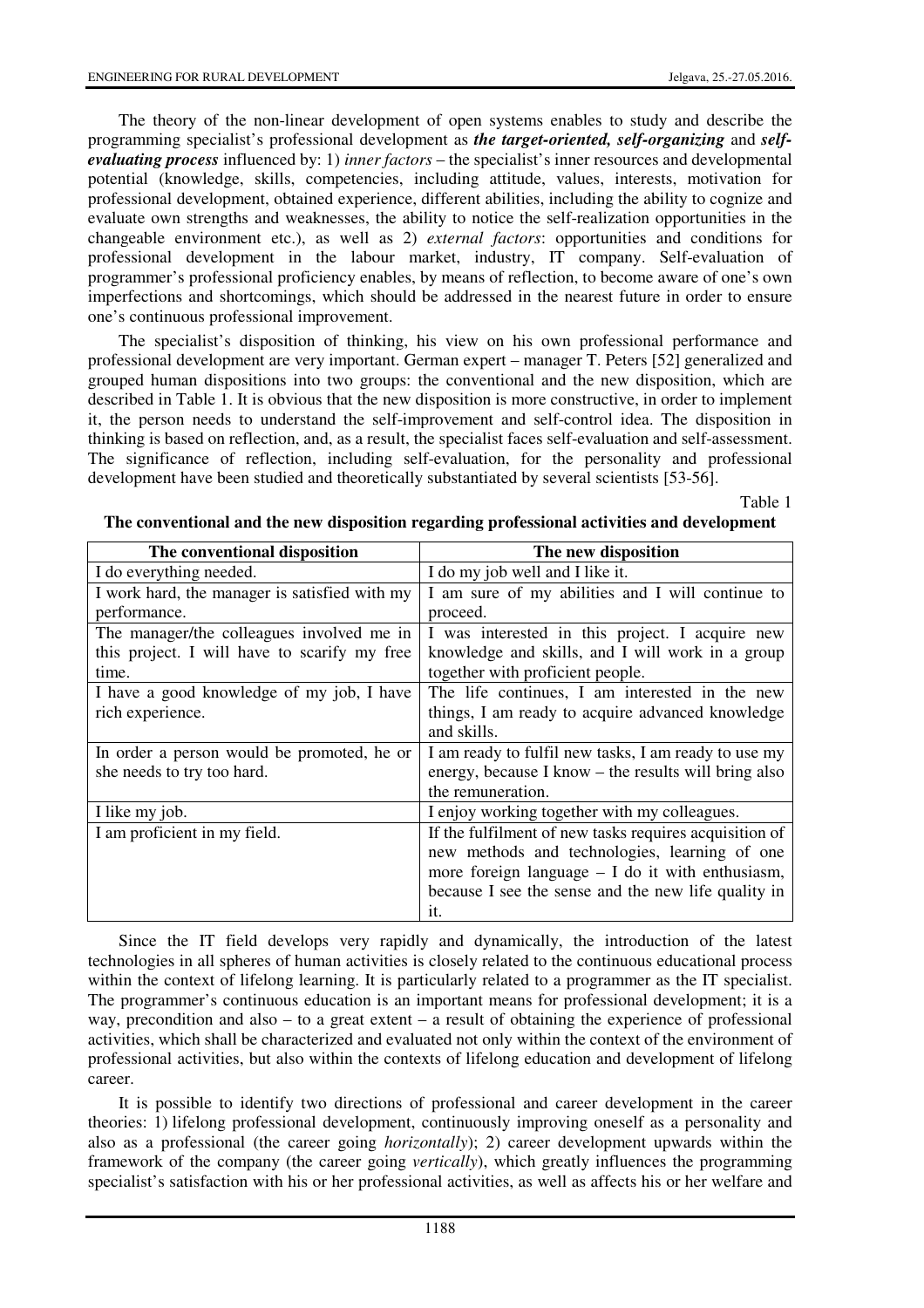quality of life. However, the experience shows that the programming specialists can direct their career in three directions: 1) *horizontally* 2) *vertically*; 3) s*tart up.* The third direction combines both career going horizontally and vertically, because, in order to commence own business in the field of programming and/or to implement own creative and innovative plan through an independent project, the programming specialist shall continuously improve his/her professionalism both in the field of programming and business management, acquiring several social roles and functions in the field of professional activities.

# **Conclusions**

- 1. The ecological and synergetic approach ensures new perspectives for the research in the specialists' professional development and career growth, serving as the philosophicmethodological base for the interdisciplinary studies.
- 2. The programming specialists' professional development comprises a lifelong process of professional self-determination, which begins with the choice of a profession in the IT sphere, obtaining of professional education and qualification and continues as the process of career selfmanagement, including the process of professional self-improvement, continuing education and self-education.
- 3. The educational and self-educational experience, including self-directed learning skills and the experience of professional activities in the IT sphere, is the basis for further professional and career development.
- 4. In order to ensure own competitiveness, the programming specialist has two ways to his/her professional improvement: 1) through the increase of his or her competency level, thus also professionalism, by obtaining experience and working in one of the fields of programming for a long period of time, has higher level knowledge of any of programming languages; 2) by developing his/her multi-competencies and obtaining programming specialist's experience in several fields of programming, acquiring several programming languages and obtaining own experience of diverse professional activities. The first way ensures recognition, marketability, thus also competitiveness in the particular field of programming. The second way ensures mobility and flexibility regarding the provision of employment in the changeable environment of the labour market.
- 5. Professional development is a complex and nonlinear process consisting of several stages with a cyclic nature, with its rise and fall.
- 6. It is possible to identify two directions of professional and career development in the career theories: 1) lifelong professional development, continuously improving oneself as a personality and also as a professional (the career going *horizontally*); 2) career development upwards within the framework of the company (the career going *vertically*), which greatly influences the programming specialist's satisfaction with his or her professional activities, as well as affects his or her welfare and the quality of life. However, the experience shows that the programming specialists can direct their career in three directions: 1) *horizontally* 2) *vertically*; 3) *start up.* The third direction combines both career going horizontally and vertically, because, in order to commence own business in the field of programming and/or to implement own creative and innovative plan through an independent project, the programming specialists shall continuously improve his/her professionalism both in the field of programming and business management, acquiring several social roles and functions in the field of professional activities.
- 7. The programming specialist's professionalism is an integral entirety of his/her many qualities, where competency is important in several spheres, not only in programming.
- 8. The programming specialist's professional development is a self-organizational process of professional development influenced by: 1) personality's subjective or *inner factors* – the specialist's inner resources and developmental potential (knowledge, skills, attitudes, values, interests, motivation for professional development, obtained experience, different abilities, including an ability to see the self-realization opportunities in changeable environment etc.), as well as 2) environmental objective or *external factors*: professional development opportunities and preconditions in the labour market, industry, IT company.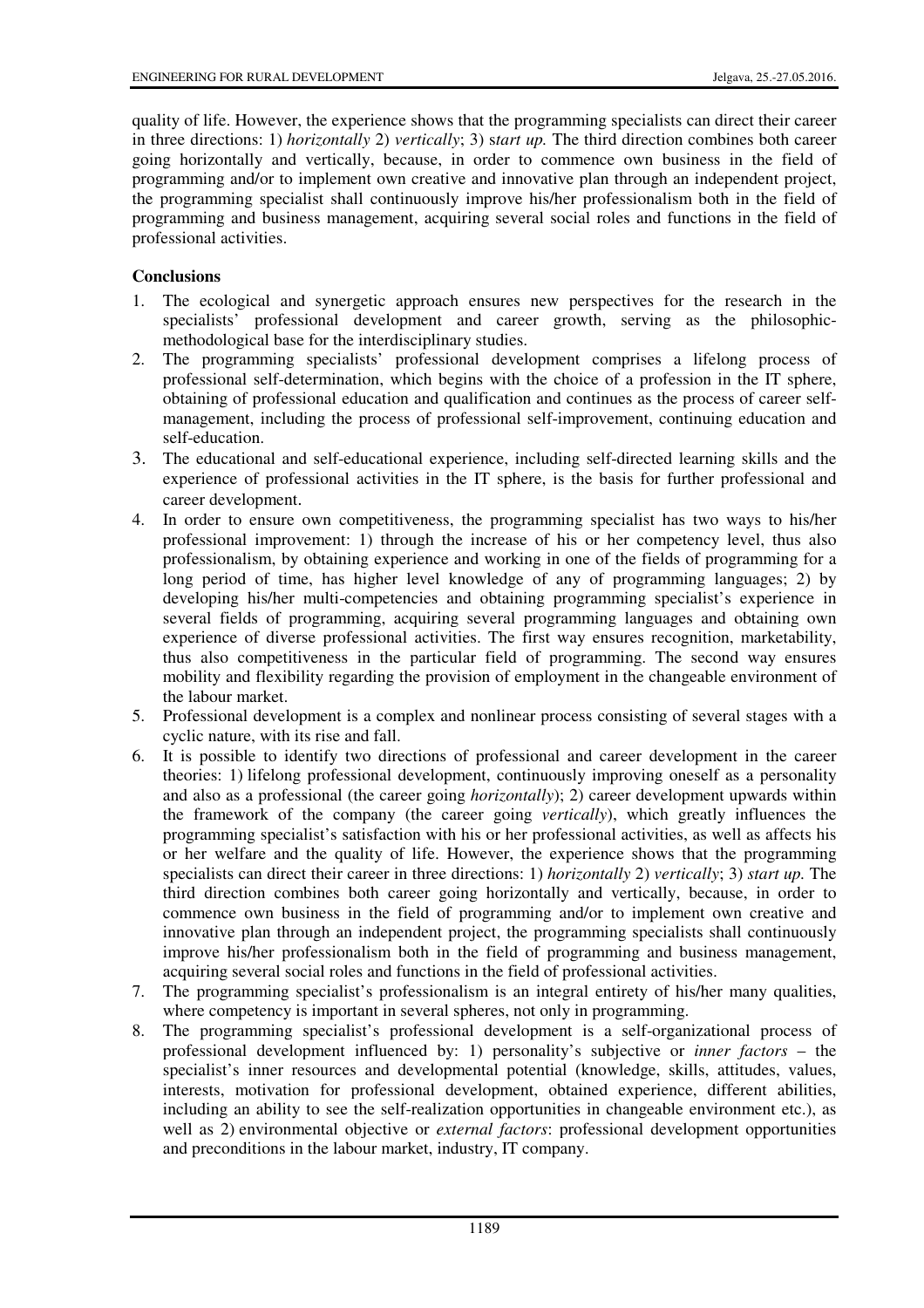# **References**

- 1. Асмолов А.Г. Психология личности (Psychology of Personality). Москва: Смысл, 2002. 448 c. (in Russian)
- 2. Von Carlsburg G.-B., Mőller M. Schule im Wandel Lehrerbildung in der Diskussion (Changeable School - Teacher Training in Discussion). Pedagogika: mokslo darbai, vol. 87, 2007, pp. 13-18 (in German)
- 3. Bronfenbrenner, U. The Ecology of Human Development. Experiments by Nature and Design. Cambridge, MA: Harvard University Press, 1996. 330 p.
- 4. Katane I. Lauku skolas kā izglītības vides izvērtēšanas modelis. Promocijas darbs (The Evaluation Model of the Rural School as Educational Environment. The doctoral thesis). Daugavpils: Daugavpils Universitāte, 2005. 195 lpp. (in Latvian)
- 5. Katane I. No ekoloģiskās paradigmas līdz vides modelim izglītības pētniecībā (From Ecological Paradigm to Environmental Model in Educational Research). Sērija "Izglītības ekoloģija". Jelgava: LLU, 2007. 239 p. (in Latvian)
- 6. Miller J.G. Living systems. New York: McGraw-Hill, 1978. 1102 p. [online] [24.03.2016]. Available at: http://www.panarchy.org/miller/livingsystems.html
- 7. Reiss M.J. The efficiency of energy transfer in ecosystems. School Science Review, vol. 68, 1986, pp. 271-272.
- 8. Prigozine I. From Being to Becoming. California, San Francisco: Freeman, 1980. 272 p.
- 9. Пригожин И. (1991). Философия нестабильности (Philosophy of Instability). Вопросы философии, вып. 6, c. 46-57. (in Russian)
- 10. Haken, H. Synergetics as a Strategy to Cope with Complex Systems. Haken H., Mikhailov A. (eds.). Interdisciplinary Approaches to Nonlinear Complex Systems. Springer-Verlag, 1993.
- 11. Haken, H., Portugali, J. A synergetic interpretation of cue-dependent prospective memory. Cognitive Processing, Vol. 6, 2005, pp. 87-97.
- 12. Strode A. Studentu patstāvīga profesionālā darbība pedagoģiskajā praksē (Students' Independent Professional Activity in Pedagogical Practice). Daugavpils: DU, 2010.134 lpp. (in Latvian)
- 13. Super D. E. Career and life development. D. Brown, L. Brooks (Eds). Career choice and development. San Francisco: Jos-sey-Bass, 1984, pp. 392-234.
- 14. Зеер Э.Ф . Психология профессионального развития (Psychology of professional Development). Москва: Академия, 2009. 240 с. (in Russian)
- 15. Митина Л.М. Личностное и профессиональное развитие человека в новых социальноэкономических условиях (Personal and professional development of the individual under new socio-economic conditions). Вопросы психологии, вып. 4, 1997, c. 28-38. (in Russian)
- 16. Roe A. The Psychology of Occupations. New-York.:Wiley, 1956.
- 17. Super D., Bahn M.Y. Occupational Psychology. London: Tavistock. 1971.
- 18. Профессиональное развитие (Professional Development) (2016). Психологический словарь. [online] [28.01.2016]. Available at: http://psi.webzone.ru/st/315300.htm (in Russian)
- 19. Baltušīte R. Pedagoģijas studentu gatavība profesionālai darbībai skolas vidē. Promocijas darbs (The Pedagogy Students' Readiness for Professional Activities in the School Environment. The doctoral thesis.). Jelgava: Latvijas Lauksaimniecības universitāte, 2013. 185 lpp. (in Latvian)
- 20. Baltušīte R., Katane I. The Structural Model of the Pedagogy Students' Readiness for Professional Activities in the Educational Environment. Proceedings of the 7th International Scientific Conference "Rural Environment. Education. Personality", February 7-8, 2014, Jelgava Latvia, pp. 29-41.
- 21. Лешин В. Профессиональная направленность и проблема развития личности студентов (Professional Direction and Development Problem of Students' Personality). Вопросы психологии, вып. 8, 2006, c. 100-111. (in Russian)
- 22. Абульханова-Славская А.К. Стратегия жизни (Living Strategy). Москва: Мысль, 1991. 230 с. (in Russian)
- 23. Ананьев Б.Г. Человек как предмет познания (Human as Subject of Cognition). Санкт Петербург: Питер, 2001. 288 с. (in Russian)
- 24. Piaget J. The Psychology of Intelligence. Totowa, NJ: Littlefield Adams, 1972.
- 25. Выготский Л.С. Психология (Psychology). Серия: Мир психологии. Москва: ЭКСМО-Пресс, 2000.1008 c. (in Russian)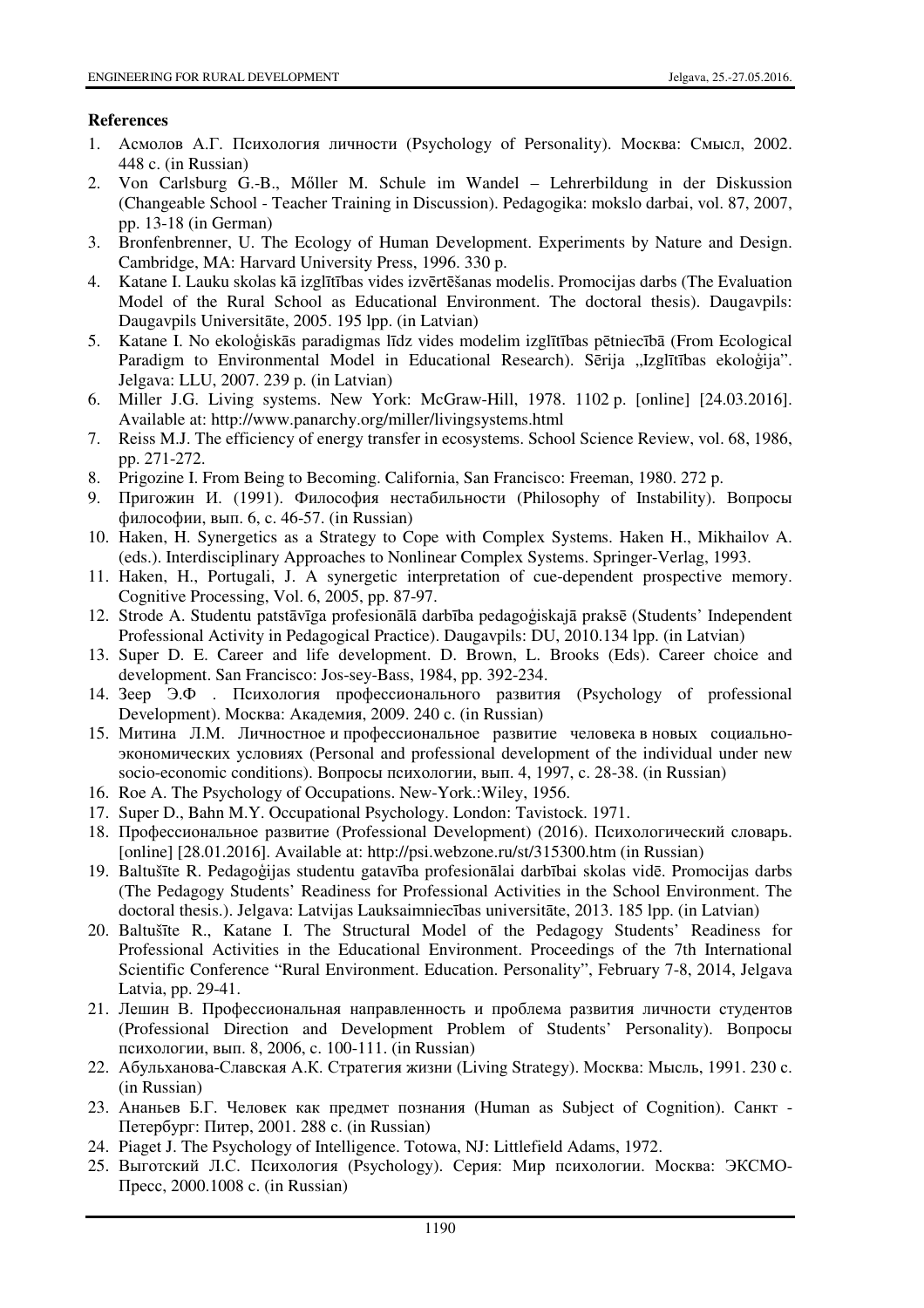- 26. Леонтьев A. Деятельность. Сознание. Личность (Activities. Consciousness. Ppersonality). Москва: МГУ, 1982. (in Russian)
- 27. Жалевич А. Жизненное предназначение, призвание, миссия, смысл жизни человека (Life purpose, vocation, mission and meaning of human life), 2012. [online] [24.03.2016]. Available at: http://www.sunhome.ru/psychology/15714 (in Russian)
- 28. Maslow A. H. Motivation and Personality. New York: Harper, 1954. 411 pp.
- 29. Бережная И.Ф., Белошицкий А. В. Профессиональное развитие специалиста в образовательном процессе ВУЗА (Professional Development of the Specialist in Educational Process of University). Вестник Тамбовского университета, вып. 5 (85), 2010, pp. 239 - 244. (in Russian)
- 30. Пряжникова Е. Ю. Размышления о профессиональном самоопределении молодежи (Thinking about Professional Self-determination of Youth). Вестник практической психологии образования (Messenger of Applied Psychology in Education), вып. 3, 2007, pp. 42-45. (in Russian)
- 31. Carlson L. Career Paths for Programmers, 2014. [online] [23.03.2016]. Available at: https://www.ctl.io/developers/blog/post/career-path-of-a-programmer/
- 32. Gage N.L., Berliner D.C. Educational Psychology (6th ed.). Massachusetts, Boston: Houghton Miffin Company, 1998.
- 33. Hein R. 10 Professional-Development Tips for Programmers, 2014. Retrieved 19.12.2015 from: http://www.cio.com/article/2838445/careers-staffing/10-professional-development-tips-forprogrammers.html
- 34. Бодров В.А. Психология профессиональной пригодности (Psychoplogy of Professional Aptness). Москва: ПЕР СЭ, 2001. (in Russian)
- 35. Никитин А., Ляпин Д. Путь программиста: от 100 до 10000 в месяц (Programmer's Path: From 100 \$ to 10000 \$ per Month). Москва: Школа программирования, 2010. (in Russian)
- 36. Никитина, Н., Железнякова,О., Петухов, Л. Основы профессионально педагогической деятельности (Basics of Professional - Pedagogical Activity). Москва: Мастерство, 2002. 288 с. (in Russian)
- 37. Кузьмина Н.В. Профессионализм личности преподавателя и мастера производственного обучения (The Professionalism of the Individual Teacher and Master of Industrial Training). Москва: Высшая школа, 1990. 119 с. (in Russian)
- 38. George S. What is a Professional Programmer? 2006. [online] [23.03.2016]. Available at: http://www.developerdotstar.com/mag/articles/PDF/DevDotStar\_George\_Professionalism.pdf
- 39. Bennett J. Career Paths for Programmers, 2006. [online] [19.12.2015]. Available at: http://www.developerdotstar.com/mag/articles/PDF/DevDotStar\_Bennett\_DeveloperBusines.pdf
- 40. Карьерный путь: от стажера до ИТ директора (Career Way: From a Trainee to a Director of IT), 2012. [online] [11.01.2016]. Available at: http://habrahabr.ru/company/luxoft\_personnel/blog/148273/ (in Russian)
- 41. Деркач А. А. (ред.). Aкмеология (Acmeology). Москва: Издательство РАГС, 2004. 299 c. (in Russian)
- 42. Деркач А. А., Кузьмина Н. В. Акмеология: пути достижения вершин профессионализма (Acmeology: Paths to the Tops of Professionalism). Москва: РАУ, 1993. 48 c. (in Russian)
- 43. Вознюк А.В. Педагогическая синергетика (Pedagogical Synergetics). Житомир: Издательство ЖГУ им. И. Франко, 2012. 812 с. (in Russian)
- 44. Егоров. В. С. (ред.). Синергетика и образование (Synergetics and Education). Mocква: Гнозис, 1997. 359 с. (in Russian)
- 45. Князева Е.Н., Курдюмов С.П. Синергетика: начала нелинейного мышления (Synergetics: the beginning of non-linear thinking). Обществo, науки и современность, вып. 2, 1993, c. 38- 51. (in Russian)
- 46. Князева Е. Н., Курдюмов С. П. Трансдисциплинарность синергетики: следствия для образования (Transdisciplinarity of Synergetics: Implications for Education). Астафьева О.Н. (pед.). Синергетическая парадигма: Человек и общество в условиях нестабильности (Synergetic Paradigm: Human and Society under Conditions of Instability). Москва: Прогресс-Традиция, 2003, с. 341-351. (in Russian)